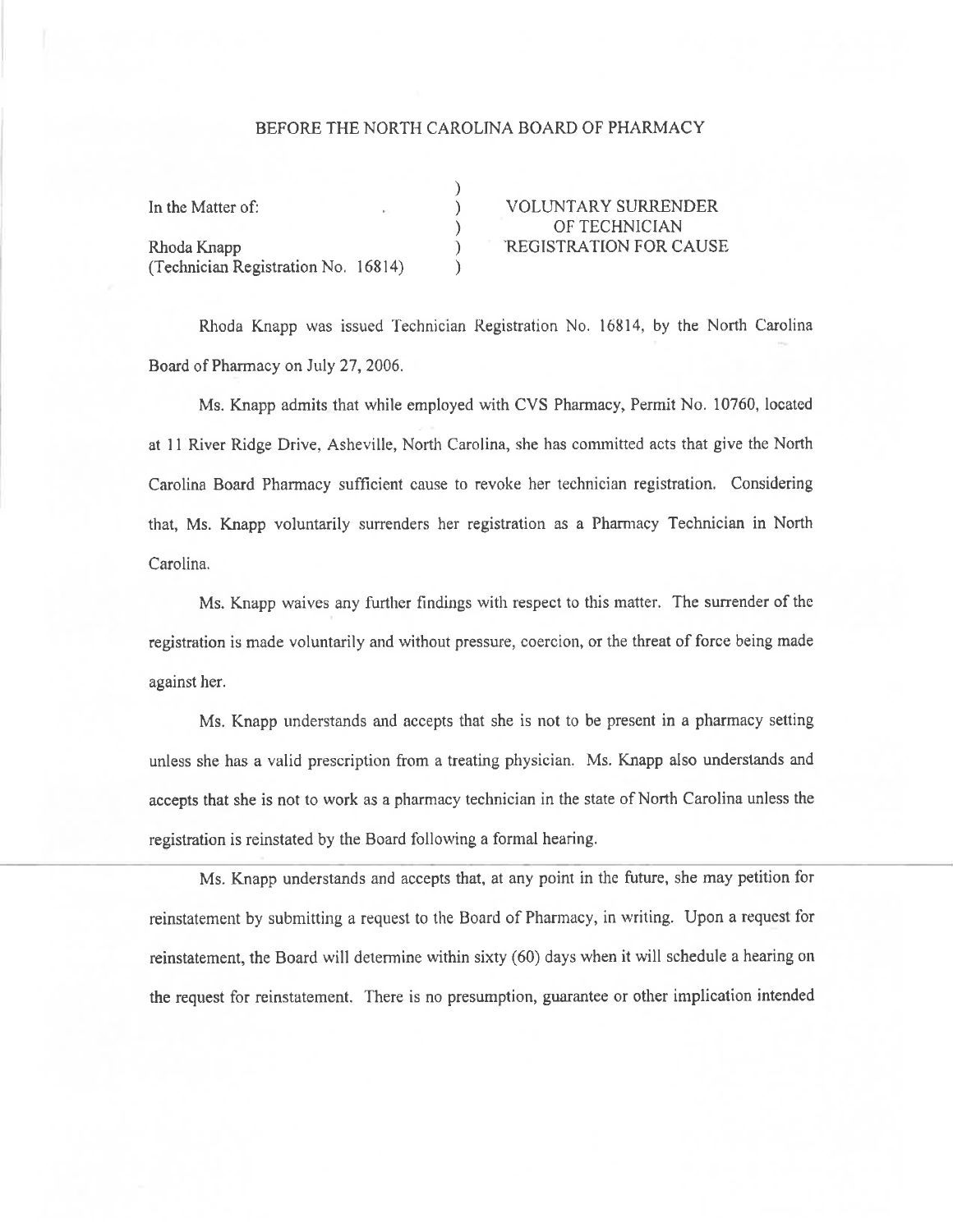within this document that the Board will reinstate the registration. The decision will be made by the Board based on consideration of all available evidence presented at a formal hearing before the Board. The registration will not be returned until and unless the Board issues a reinstatement order after any formal hearing.

This the 30 day of March, 2016.

Rhoda Knapp